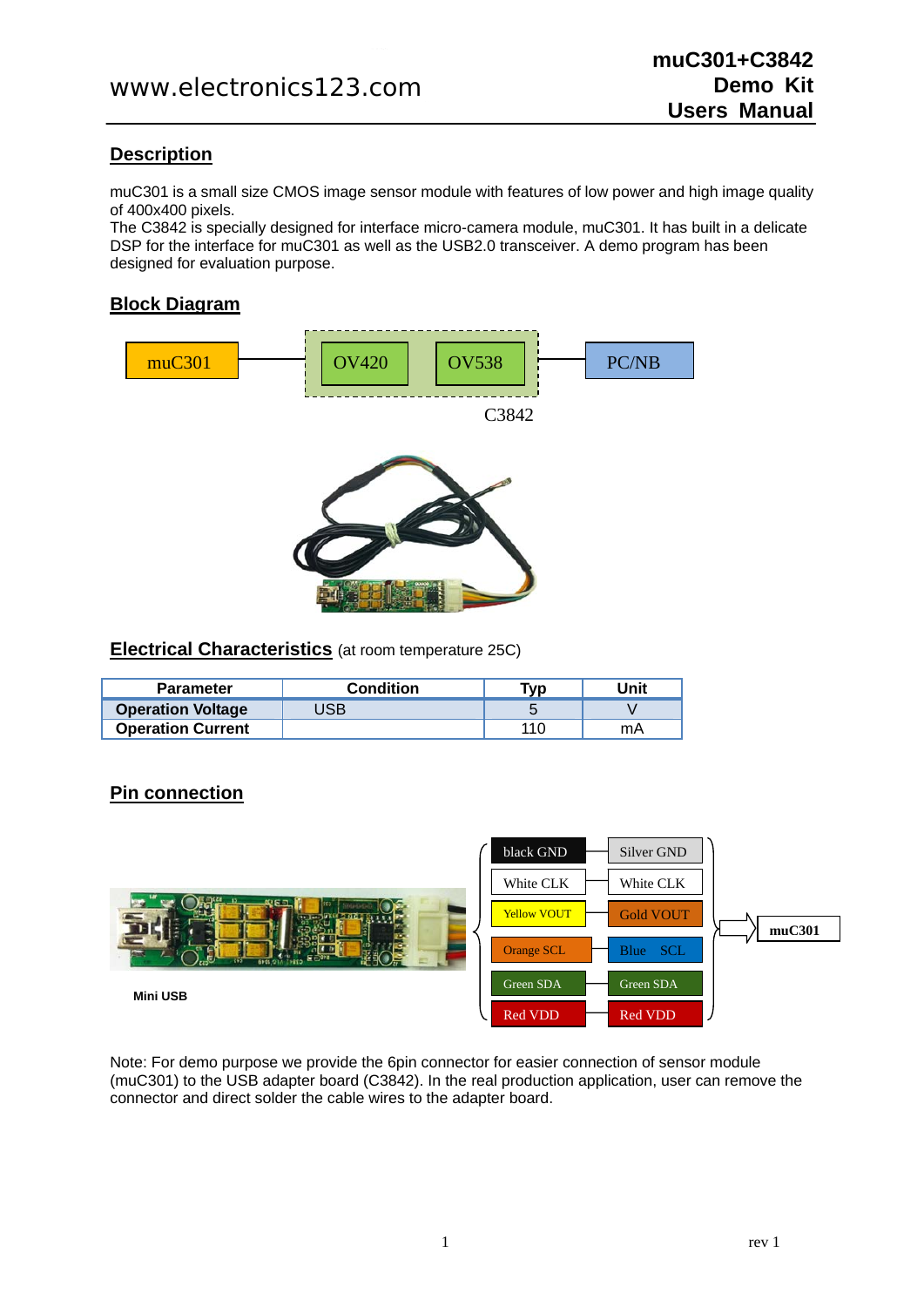### **Operation**

- 1. Install the Demo Program
	- a) Unzip the enclosed file C3842setup.rar
	- b) Double click **setup.exe** and follow the instructions to finish installation



c) A short cut will be added to the start up menu accordingly.

#### 2. Use demo program to control the module

Before any operation, make sure the module is connected to PC thru mini-usb correctly. Open the application program (start->all programs->muC301 demo->muC301) , user will see the UI as bellow.

#### System setting

By default, user will see normal preview picture with auto white balance and auto exposure control. The resolution is 400x400. One can set flip, mirror and mask mode by checking the box. To enable color setting and brightness setting, please uncheck auto white balance and auto exposure control. Barell correction is work under freeze mode. One can adjust the barrel effect by pulling the bar to get the best effect.





### **SCCB control**

This is for internal engineers debug and test only.